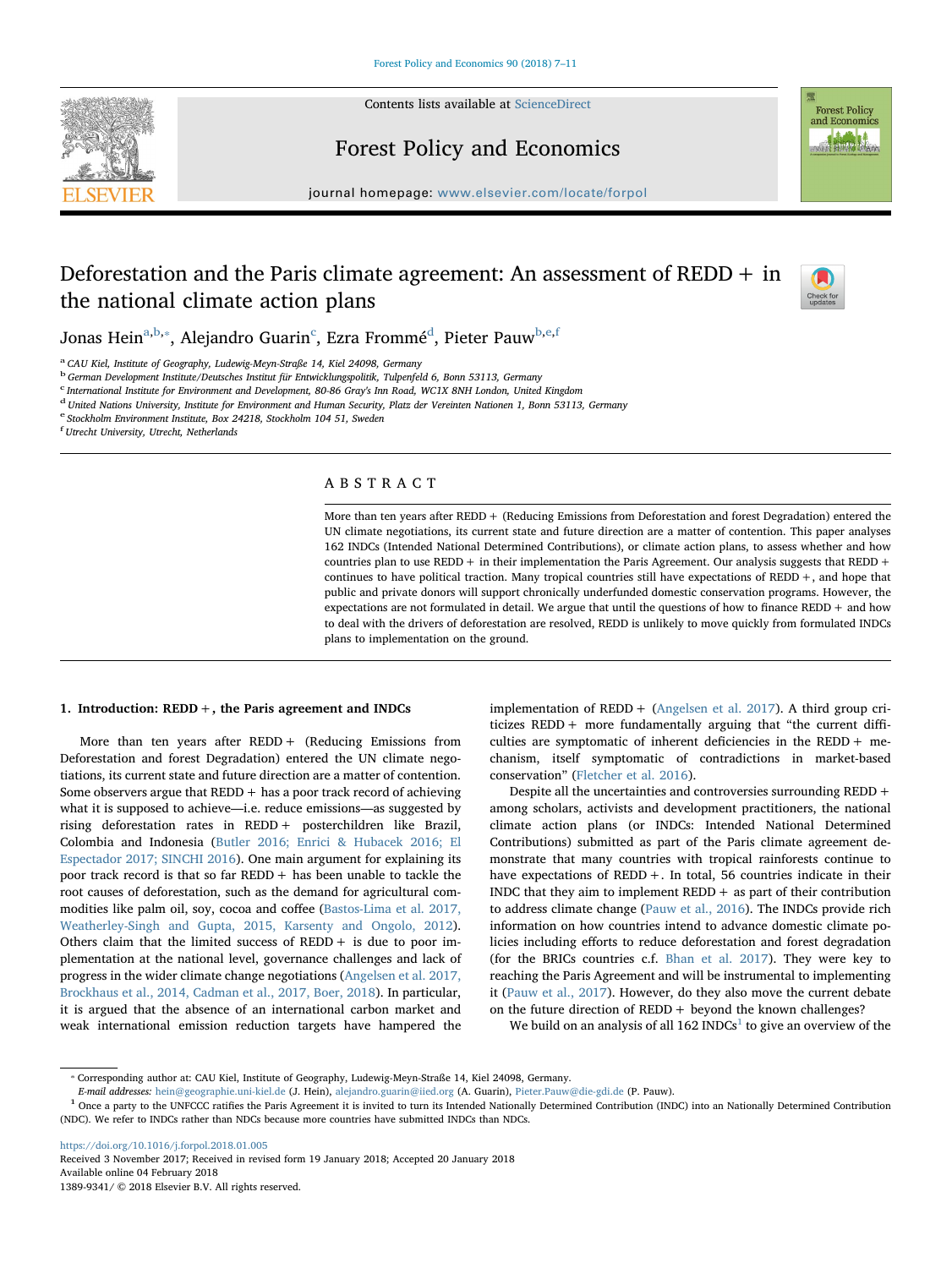<span id="page-1-0"></span>

Fig. 1. Countries referring to REDD+ in their INDC.

current state of REDD+ as reflected by countries' climate change commitments. In analyzing the INDC texts, we looked for references to REDD+, land use change and deforestation, and assessed the documents according to six criteria: 1) reference to planned or existing strategies or institutions for implementing REDD; 2) mentions of REDD + monitoring, reporting and verification (MRV) mechanisms; 3) identification of sources of REDD + finance; 4) mentions of land tenure or forest governance; 5) reference to REDD+ safeguards, including issues of free prior and informed consent in the context of REDD; and 6) the level of detail about REDD implementation. In addition, we analyzed statements of conservation NGOs and donor agencies related to  $REDD +$  and INDCs as well as background literature on REDD + implementation.

This paper is structured as follows. First, we analyze whether and how REDD+ is included in INDC and show that REDD+ features prominently in the commitments made by many countries in their INDCs. Second, we demonstrate that despite all risks associated with the mechanism the expectations of  $REDD +$  are still high, in particular in tropical rainforest countries.  $REDD +$  is still considered as a prominent instrument for mitigating climate change and to access climate finance. Finally, we provide four explanations for REDD's continued vitality, including but not only as part of the INDCs.

#### 1.1. Taking stock of  $REDD + in$  the INDCs

Most of the countries within the tropical belt, i.e. those which belong to the main REDD +  $-$  target group, include REDD + in their INDC's mitigation strategies [\(Fig. 1](#page-1-0)). Together, these 56 countries account for more than 70% of the absolute natural forest cover and two thirds of the annual loss of natural forest<sup>[2](#page-1-1)</sup> within Non-Annex 1 coun-tries.<sup>[3](#page-1-2)</sup> Given that these countries included REDD + in their INDC, on paper REDD + has a vast potential for reducing greenhouse gas emissions.

The way in which planned or ongoing  $REDD +$  activities are formulated in INDCs varies widely. Some countries, such as Costa Rica, describe their REDD+ policies extensively while others make only generic mentions about the instrument. The relevance of INDCs for domestic land-use planning decisions differs from one country to another, as countries do not include or refer to all domestic land use and  $REDD +$  policies in their INDCs. Therefore, we analyze  $REDD +$  mentions in INDCs according to the six criteria described in the introduction: REDD+ strategy, MRV, finance, land governance/land rights, safeguards, and level of detail of implementation.

#### 1.1.1. REDD  $+$  strategy

The formulation of a national REDD  $+$  strategy is required by the Cancun Agreements [\(UNFCCC, 2010](#page-4-3), Dec 1/CP.16) to make countries eligible for international support for REDD+. Thirty-four out of the 56 countries that include REDD + in their INDC (61%) refer to such a national strategy for REDD+ implementation, including readiness roadmaps and other similar documents. Some countries only mention an existing  $REDD +$  strategy or the planned formulation of a strategy while others explain in detail which issues the strategy addresses. Belize, for instance, includes a paragraph on its REDD+ strategy claiming that it will "[…] address issues of deforestation and afforestation, maintaining healthy forest ecosystems by sustainable forest management […]" ([Belize 2015\)](#page-3-4). Indonesia, in contrast, has published a progressive REDD + strategy in 2012 which refers to free, prior and informed consent of local and indigenous communities, benefit sharing and to a land reform ([Hein, 2016\)](#page-4-4) but does not mention the strategy in its INDC [\(Republic of Indonesia 2015\)](#page-4-5). It is surprising that Indonesia and others do not refer to their REDD  $+$  strategy in their INDC given the formal importance of both documents in the UN climate negotiations.

#### 1.1.2. MRV

Technical capacities for monitoring, reporting and verification (MRV) systems are essential for assessing the avoidance of deforestation and greenhouse gas emissions, and are thus a fundamental for successful part of REDD+. Sixteen out of the 56 INDCs that mention REDD (29%) explicitly refer to current or planned technical capacities to monitor deforestation, carbon stocks and forest cover. Cambodia, for instance, reports that it would need "[…] continued support to develop the REDD+ MRV system in order to move on to the third phase of  $REDD +$  where it will receive performance based payments" ([Kingdom](#page-4-6) [of Cambodia 2015\)](#page-4-6). Given the importance of precise monitoring and verification systems to assess forest stocks and flows, this technical side of REDD implementation would require much firmer commitments -and sound funding - from participating countries.

<span id="page-1-1"></span> $^2$  The calculation is based on the FAO Global Forest Resources Assessment 2015 [\(FAO,](#page-3-5) [2015\)](#page-3-5). In cases where country-specific data for the period of 2010–2015 was not available, data for the period of 2005–2010 from the FAO Global Forest Resources Assessment 2010 [\(FAO, 2010](#page-3-6)) was used.  $3$  We refer here to all Non-Annex I countries, as per UNFCCC classification. In the 1992

<span id="page-1-2"></span>UNFCCC, 'Annex I' countries were member states of the Organisation for Economic Cooperation and Development (OECD) (as of 1992) plus a number of additional states with economies in transition; 'Non-Annex I countries' became a synonym for developing countries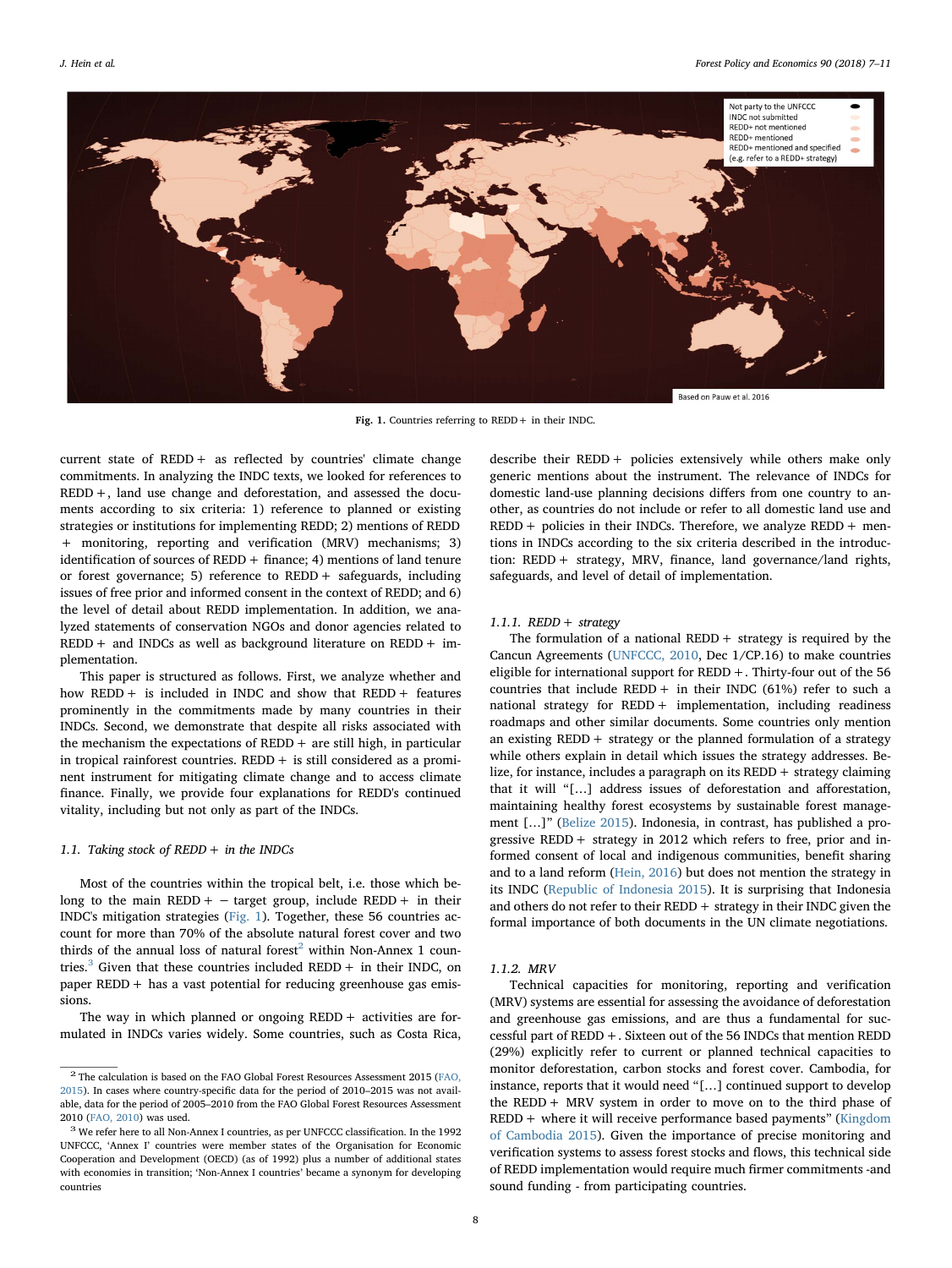#### 1.1.3. Finance

Even though finance is critical for the successful implementation of a REDD+ strategy, only 18 out of 56 countries (32%) refer in their INDC to specific financing instruments such as result-based payments and carbon trade. So far, no  $REDD +$  financing mechanism has been developed under the UNFCCC. Most REDD+ programs and pilot initiatives are therefore financed by multilateral and bilateral donors, and to a smaller extent through voluntary carbon markets [\(Norman and](#page-4-7) [Nakhooda 2015](#page-4-7)). In their INDCs, Ghana, Rwanda, Sierra Leone, South Sudan, Togo and Nepal name market-based approaches (e.g. carbon trade) whereas Brazil, Guyana and Papua New Guinea mention bi- or multilateral funds (e.g. FCPF, German REDD  $+$  early movers program, Norwegian Forest and Climate Initiative) to implement REDD+. Some countries have high expectations of REDD+. For instance, Angola considers potential income from REDD+ projects 'substantial' ([Republic of Angola 2015](#page-4-8)) and Rwanda intends to finance its green growth and climate resilience strategy through selling REDD+ and CDM credits ([Republic of Rwanda 2015](#page-4-9)). Vietnam expects international support for the implementation of its payment for forest environmental services (PFES) scheme [\(Government of Vietnam 2015\)](#page-4-10). Togo has calculated that it would need US\$ 500 million to implement land-used based mitigation activities and encourages "[…] investments in mitigation projects on its own soil, thanks in particular to the Clean De-velopment Mechanism (CDM) and the REDD + Programed" ([Republic](#page-4-11) [of Togo 2015\)](#page-4-11). However, 68% of the INDCs that mention REDD+ do not explain how it will be financed. None of the countries in the global North that currently support REDD+ activities or that might want to do so in future mention  $REDD +$  in their NDCs. This should not be seen as an indication of reduced political traction: with the exception of New Zealand and Turkey, INDCs of Annex I countries do not mention other forms of international support either [\(Pauw et al., 2016\)](#page-4-1). However, it nevertheless contrasts both the dependence of REDD+ on voluntary bilateral and multilateral support in the absence of a financial mechanism under the UNFCCC, as well as the tendency of low- and lowermiddle income countries to make the implementation of their INDC's mitigation and adaptation contributions dependent upon receiving international support [\(Pauw et al., 2017](#page-4-2)).

#### 1.1.4. Land governance and land rights

Land and forest governance reforms are often considered as preconditions for implementing REDD+ [\(Awono et al. 2014; Larson et al.](#page-3-7) [2013; Naughton-Treves and Wendland 2014; Resosudarmo et al. 2014](#page-3-7)), but only 10 out of 56 countries that mention REDD in their INDC (18%) address forest governance, spatial planning and land tenure. Cameroon and the Ivory Coast, for instance, explicitly refer to policy coherence between national spatial and development planning and REDD+ ([Republique du Cameroun 2016; Republique de la Côte D'Ivoire 2015](#page-4-12)). Rwanda indicates plans to systematize land registration and land tenure ([Republic of Rwanda 2015\)](#page-4-9). Indonesia refers to past reforms which include a forest moratorium, to strengthening of conservation and protection of its forests and to the involvement of local communities through social forestry programs [\(Republic of Indonesia 2015](#page-4-5)). The low number of INDCs that address forest governance, spatial planning and land tenure suggests that land governance reforms are difficult, do not enjoy much political support and are probably considered as fully domestic policy issues that are beyond the mandate of the UNFCCC.

#### 1.1.5. Safeguards

To avoid some of potential negative effects of REDD, the UNFCCC decided in Cancun to establish a number of social and environmental safeguards (UNFCCC decision 1/CP. 16), including principles for transparency and respect for indigenous peoples. Only 4 out of 58 countries (7%) mention REDD+ safeguards or free, prior and informed consent - a mechanism used to ensure that indigenous and other local communities fully understand, and agree, with the terms of their involvement in REDD+ projects. Cambodia for instance announces that it will establish a Safeguards Information System as requested in the relevant decisions of the UNFCCC. Costa Rica explicitly mentions its commitment to universal human rights and states that Costa Rica's climate policies "[…] require full compliance with Cancun's safeguards on REDD+, as well as, securing the indigenous people's Prior, Free and Informed Consent" ([Government of Costa Rica, Ministry of](#page-4-10) [Environment and Energy 2015\)](#page-4-10). The rights of indigenous peoples to be consulted and informed about projects that could affect their livelihoods is enshrined in ILO convention 169 of 1989. To date only 22 countries - most of them Latin American - have signed this convention, suggesting that the issue of indigenous peoples' rights remains contentious and within the purview of domestic policy.

#### 1.1.6. Details on implementation

Given the limited guidance by the UNFCCC, INDCs vary in length, form, content and scope ([Mbeva & Pauw, 2016](#page-4-13)). From this perspective,  $REDD +$  does not appear to be the highest priority for many countries, even those that are rich in tropical forests. Only a few of the countries that mention REDD+ in their INDC (e.g. Cambodia, Costa Rica, Guyana, Myanmar, Nepal and Papua New Guinea) have been clear about how REDD + will be put into practice. Although this makes it more difficult to understand implementation planning, the description of implementation planning in INDCs was not required by the UNFCCC (see [UNFCCC, 2014](#page-4-14)), and most countries include information on implementation only in general terms (see [Pauw et al., 2016](#page-4-1)).

#### 2. What is maintaining the political momentum for  $REDD + ?$

Our analysis of  $162$  INDCs shows that expectations of REDD + are still high. Despite the fact that formulation guidance by the UNFCCC does not mention REDD+, 56 countries include it in their INDC. What keeps REDD+ relevant in national and international climate change mitigation agendas? Below we discuss four reasons that help explain why  $REDD +$  is still pushed politically, albeit in different ways: REDD + as a low hanging fruit, demand for green aid, and a push by NGOs as well as donor countries for REDD+.

#### 2.1. REDD + as a low hanging fruit

Since its inception,  $REDD +$  has been considered the "low hanging fruit" among available mitigation policies. The idea of  $REDD + as a$ cost-efficient win-win instrument to reduce net carbon emissions while contributing to biodiversity conservation and rural development at the forest margins was promoted by influential policy reports such as Nicholas Stern's "Review on the Economics of Climate Change" [\(Stern,](#page-4-15) [2007\)](#page-4-15) and Johan Eliasch's review "Climate Change: Financing Global Forests" [\(Eliasch, 2008\)](#page-3-8). Today, this perception has changed but REDD + is still perceived as having lower opportunity costs than reducing emissions from fossil fuel combustion ([Angelsen et al. 2014](#page-3-9)). The idea that forest management can be changed "more quickly than phasing out of fossil fuels" (Houghton [et al. 2017](#page-4-16)) is still widespread. For policy makers in the North,  $REDD +$  is attractive because it transfers obligations to the global periphery and avoids hard emission cuts. However, as outlined above, the interests of donors from the North are not manifested in the INDCs but are reflected through bilateral and multilateral aid for  $REDD +$ . For example, in the case of Germany, the national sustainability strategy mentions investments in REDD+ abroad ([Federal Government of Germany, 2012](#page-3-10)). Norway has established result-based partnerships with seven partner countries and claims to have contributed to 20 million tons of emission reduction abroad (in 2016) which correspond to 40% of Norways annual emissions [\(Government of](#page-4-17) [Norway, 2017](#page-4-17)).

#### 2.2. Demand for green aid

 $REDD + could be an important source of funding for conservation$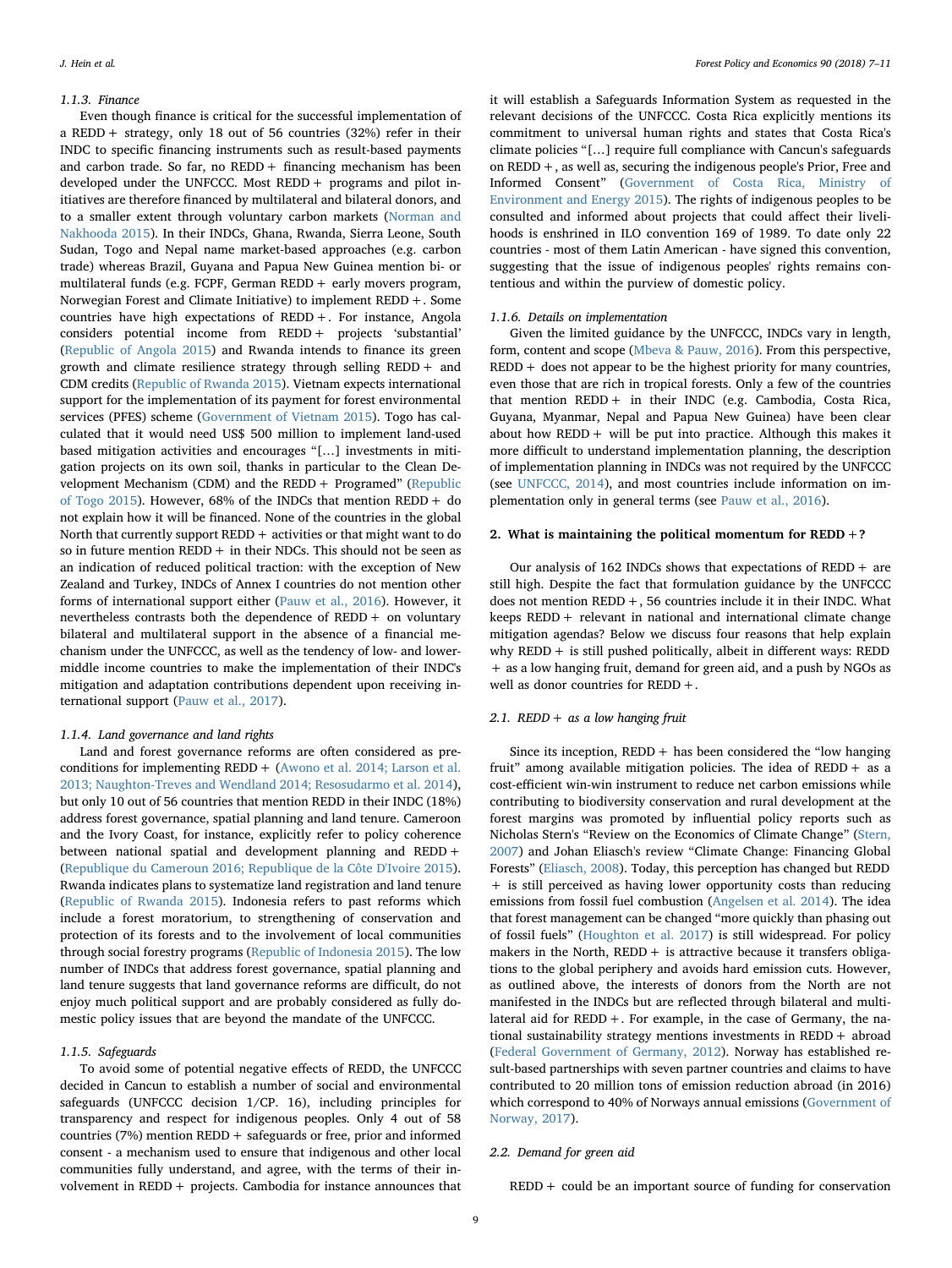programs in the Global South. Many countries that mention  $REDD + in$ their INDC have received a substantial amount of biodiversity conservation aid in the past (see [Miller et al. 2013\)](#page-4-18). A high-ranking official of an Indonesian sub-national forest authority argued that "[…] we want compensation for protecting our national parks from international donors" ([Hein et al. 2017\)](#page-4-19), and Brazil's INDC states clearly that the "[…] implementation of REDD+ activities and the permanence of results achieved require the provision of adequate and predictable resultsbased payments in accordance with the relevant COP decisions on a continuous basis" ([Federative Republic of Brazil 2015\)](#page-4-20). Costa Rica's national Payment for Ecosystem Services (PES) scheme was from its beginnings supported by donors such as the Global Environmental Facility ([Murillo et al. 2011; FONAFIFO 2014\)](#page-4-21). Vietnam has also received donor support for its PES scheme and ideas to link it with a donor financed REDD+ schemes are under discussion [\(Trædal et al., 2016](#page-4-22)). From a recipient-country perspective, a global REDD + mechanism could help to close financial gaps, and might help to maintain national PES schemes and protected areas.

#### 2.3. Objectives and priorities of NGOs

Just as governments see potential in  $REDD + as a mechanism to$ fund public conservation programs, non-governmental organizations were early to identify REDD's potential for supporting private conservation initiatives. From the beginning, conservation NGOs have been involved in lobbying for integrating forest conservation into the UNFCCC by implementing REDD+ pilot projects in many tropical countries and designing accounting and social-environmental standards for voluntary market REDD+ projects ([Hein and Garrelts, 2014](#page-4-23)). Conservation International, for example, also actively lobbied for the integration of REDD+ into INDCs before the COP 21 in Paris ([Conservation International 2015](#page-3-11)).

#### 2.4. Donor influence on INDC formulation

If REDD + continues to be relevant, it is in great part because it continues to receive donor interest and support [\(Watson et al., 2016](#page-4-24), Deutsche Klimafi[nanzierung, 2017\)](#page-4-25). Most donor countries do not mention REDD+ (and other climate finance instruments) in their INDCs, probably because they do not consider international support for  $REDD + as$  part of a domestic contribution or because they consider  $REDD +$  finance as a voluntary commitment outside of the UNFCCC climate finance architecture. However, donors have been actively involved in financing  $REDD + as$  well as in the preparation and communication of developing countries' INDCs. For example, German development cooperation directly supported at least 24 countries in the preparation of their INDCs through its agency for international cooperation (GIZ) and the private consulting company Climate Analytics ([Scholz 2014; Climate Analytics, 2016](#page-4-26)), and UNEP DTU Partnership supported another 32 countries ([UDP/UNEP DTU Partnership, 2015](#page-4-27)). Many of the countries that were supported have also received bilateral and multilateral support for REDD+ and broader forest governance reforms. If financing of REDD+ and NDC preparation occurred simultaneously or through the same institutions, this could have contributed to the inclusion of  $REDD +$  in these documents.

#### 3. Conclusion

As we have demonstrated, the expectations of  $REDD +$  are still high: 56 countries, representing 70% of the natural forest cover of Non-Annex 1 countries, included it in their INDCs as a climate mitigation instrument. Political support for REDD  $+$  is likely to be sustained, as avoiding deforestation is still perceived as a cheaper way of avoiding emissions than cutting the use of fossil fuels, and because REDD as an idea aligns well with private and public forest conservation and social development initiatives.

However, while the INDCS provide information on national climate policies including emission reduction targets, adaptation needs and the policies to reduce deforestation, they do not move beyond the known challenges. Specific measures or plans with regard to financing REDD+ are scarce, drivers of deforestation are hardly mentioned, and details of implementation —including, crucially, finance and MRV — are thin. That some of the aspects of  $REDD +$  implementation are not fully developed in INDCs is not surprising, as many of them, such as indigenous peoples' rights or land tenure, are contentious issues in the domestic policy arena. Moreover,  $REDD +$  is one of other mechanisms available to countries to reduce deforestation, and the INDCs are only one among many other policy statements used by countries regarding climate change mitigation. For example, Brazil, which has the world's largest tropical forest cover, and which has been generally successful at reducing deforestation (in the past), includes only one sentence about REDD+ in its INDC. Depending on national circumstances, other documents might be more relevant for explaining the future directions of domestic forest policies.

Avoiding tropical deforestation is a crucial part of achieving global climate change mitigation targets, and  $REDD +$  —despite all its shortcomings—is the only existing mechanism legitimized and recognized by all members of the UNFCCC. So far  $REDD +$  has been able to keep its momentum, but—if the INDCs are any guidance—for most countries the path to implementation is still long.

Until the question how to finance  $REDD +$  and how to deal with the drivers of deforestation such as oil palm, soy and cattle ranching are resolved,  $REDD +$  is unlikely to move quickly from paper to implementation on a larger scale.

#### References

- <span id="page-3-9"></span>[Angelsen, A., et al., 2014. REDD Credits in a Global Carbon Market: Options and Impacts.](http://refhub.elsevier.com/S1389-9341(17)30537-3/rf0005) [Nordic Council of Ministers.](http://refhub.elsevier.com/S1389-9341(17)30537-3/rf0005)
- <span id="page-3-2"></span>Angelsen, A., Brockhaus, M., Duchelle, A.E., Larson, A., Martius, C., Sunderlin, W.D., Verchot, L., Wong, G., Wunder, S., 2017. Learning from REDD+: a response to Fletcher et al. Conserv. Biol. 31, 718–720. [http://dx.doi.org/10.1111/cobi.12933.](http://dx.doi.org/10.1111/cobi.12933)
- <span id="page-3-7"></span>[Awono, A., et al., 2014. Tenure and participation in local REDD+ projects: insights from](http://refhub.elsevier.com/S1389-9341(17)30537-3/rf0015) [Southern Cameroon. Environ. Sci. Pol. 35, 76](http://refhub.elsevier.com/S1389-9341(17)30537-3/rf0015)–86.
- <span id="page-3-1"></span>[Bastos-Lima, M.G., Visseren-Hamakers, I.J., Braña-Varela, J., Gupta, A., 2017. A reality](http://refhub.elsevier.com/S1389-9341(17)30537-3/rf0020) [check on the landscape approach to REDD+: lessons from Latin America. For. Policy](http://refhub.elsevier.com/S1389-9341(17)30537-3/rf0020) [Econ. 78, 10](http://refhub.elsevier.com/S1389-9341(17)30537-3/rf0020)–20.
- <span id="page-3-4"></span>[Belize, 2015. \(INDC\) Submitted to the UNFCCC on 1 October, 2015.](http://refhub.elsevier.com/S1389-9341(17)30537-3/rf0025)
- <span id="page-3-3"></span>[Bhan, M., Sharma, D., Ashwin, A.S., Mehra, S., 2017. Policy forum: nationally-determined](http://refhub.elsevier.com/S1389-9341(17)30537-3/rf0030) [climate commitments of the BRICS: at the forefront of forestry-based climate change](http://refhub.elsevier.com/S1389-9341(17)30537-3/rf0030) [mitigation. For. Policy Econ. 85, 172](http://refhub.elsevier.com/S1389-9341(17)30537-3/rf0030)–175.
- [Boer, H.J., 2018. The role of government in operationalizing markets for REDD+ in](http://refhub.elsevier.com/S1389-9341(17)30537-3/rf0035) [Indonesia. For. Policy Econ. 86, 4](http://refhub.elsevier.com/S1389-9341(17)30537-3/rf0035)–12.
- [Brockhaus, M., Di Gregorio, M., Mardiah, S., 2014. Governing the design of national](http://refhub.elsevier.com/S1389-9341(17)30537-3/rf0040) REDD +: an analysis of the power of agency. For. Policy Econ. 49, 23-33.
- <span id="page-3-0"></span>Butler, R.A., 2016. Brazil: Deforestation In The Amazon Increased 29% Over Last Year. Retrieved from. [https://news.mongabay.com/2016/11/brazil-deforestation-in-the](https://news.mongabay.com/2016/11/brazil-deforestation-in-the-amazon-increased-29-over-last-year/)[amazon-increased-29-over-last-year/](https://news.mongabay.com/2016/11/brazil-deforestation-in-the-amazon-increased-29-over-last-year/).
- Cadman, T., Maraseni, T., Ma, H.O., Lopez-Casero, F., 2017. Five years of REDD + gov[ernance: the use of market mechanisms as a response to anthropogenic climate](http://refhub.elsevier.com/S1389-9341(17)30537-3/rf0050) [change. For. Policy Econ. 79, 8](http://refhub.elsevier.com/S1389-9341(17)30537-3/rf0050)–16.
- Climate Analytics, 2016. Support for Preparing Intended Nationally Contributions (INDCs). Retrieved from. [http://climateanalytics.org/projects/support-for](http://climateanalytics.org/projects/support-for-preparing-intended-nationally-determined-contributions-indcs.html)[preparing-intended-nationally-determined-contributions-indcs.html.](http://climateanalytics.org/projects/support-for-preparing-intended-nationally-determined-contributions-indcs.html)
- <span id="page-3-11"></span>Conservation International (2015). The New Global Climate Agreement: What it is and what to expect. Retrieved from [http://www.conservation.org/publications/](http://www.conservation.org/publications/Documents/CI-Science-to-Policy-The-New-Global-Climate-Agreement.pdf) [Documents/CI-Science-to-Policy-The-New-Global-Climate-Agreement.pdf](http://www.conservation.org/publications/Documents/CI-Science-to-Policy-The-New-Global-Climate-Agreement.pdf)
- El Espectador, 2017. Se disparó la tasa de deforestación en Colombia. Retrieved from. [http://www.elespectador.com/jscroll\\_view\\_entity/node/701754/full/x701754](http://www.elespectador.com/jscroll_view_entity/node/701754/full/x701754-p704425) [p704425.](http://www.elespectador.com/jscroll_view_entity/node/701754/full/x701754-p704425)
- <span id="page-3-8"></span>Eliasch, J., 2008. The Eliasch Review–[Climate Change: Financing Global Forests.](http://refhub.elsevier.com/S1389-9341(17)30537-3/rf0065) Commissioned by the Offi[ce of Climate Change, UK, Richmond, UK, the Stationery](http://refhub.elsevier.com/S1389-9341(17)30537-3/rf0065) Offi[ce Limited on Behalf of the Controller of Her Majesty's Stationery O](http://refhub.elsevier.com/S1389-9341(17)30537-3/rf0065)ffice.
- [Enrici, A., Hubacek, K., 2016. Business as usual in Indonesia: governance factors e](http://refhub.elsevier.com/S1389-9341(17)30537-3/rf0070)ffecting [the acceleration of the deforestation rate after the introduction of REDD+. Energy,](http://refhub.elsevier.com/S1389-9341(17)30537-3/rf0070) [Ecol. Environ. 1 \(4\), 183](http://refhub.elsevier.com/S1389-9341(17)30537-3/rf0070)–196.
- <span id="page-3-6"></span>[FAO, 2010. The Global Forest Resources Assessment 2010. Author, Rome](http://refhub.elsevier.com/S1389-9341(17)30537-3/rf0075).
- <span id="page-3-5"></span>[FAO, 2015. The Global Forest Resources Assessment 2015. Author, Rome](http://refhub.elsevier.com/S1389-9341(17)30537-3/rf0080).
- <span id="page-3-10"></span>Federal Government of Germany, 2012. National Sustainability Strategy – Progress Report. Retrieved from: [https://m.bundesregierung.de/Content/DE/\\_Anlagen/](https://m.bundesregierung.de/Content/DE/_Anlagen/Nachhaltigkeit-wiederhergestellt/2012-06-07-fortschrittsbericht-2012-englisch-barrierefrei.pdf?__blob=publicationFile) [Nachhaltigkeit-wiederhergestellt/2012-06-07-fortschrittsbericht-2012-englisch](https://m.bundesregierung.de/Content/DE/_Anlagen/Nachhaltigkeit-wiederhergestellt/2012-06-07-fortschrittsbericht-2012-englisch-barrierefrei.pdf?__blob=publicationFile) $barrierer [pdf?\_blob = publicationFile.$